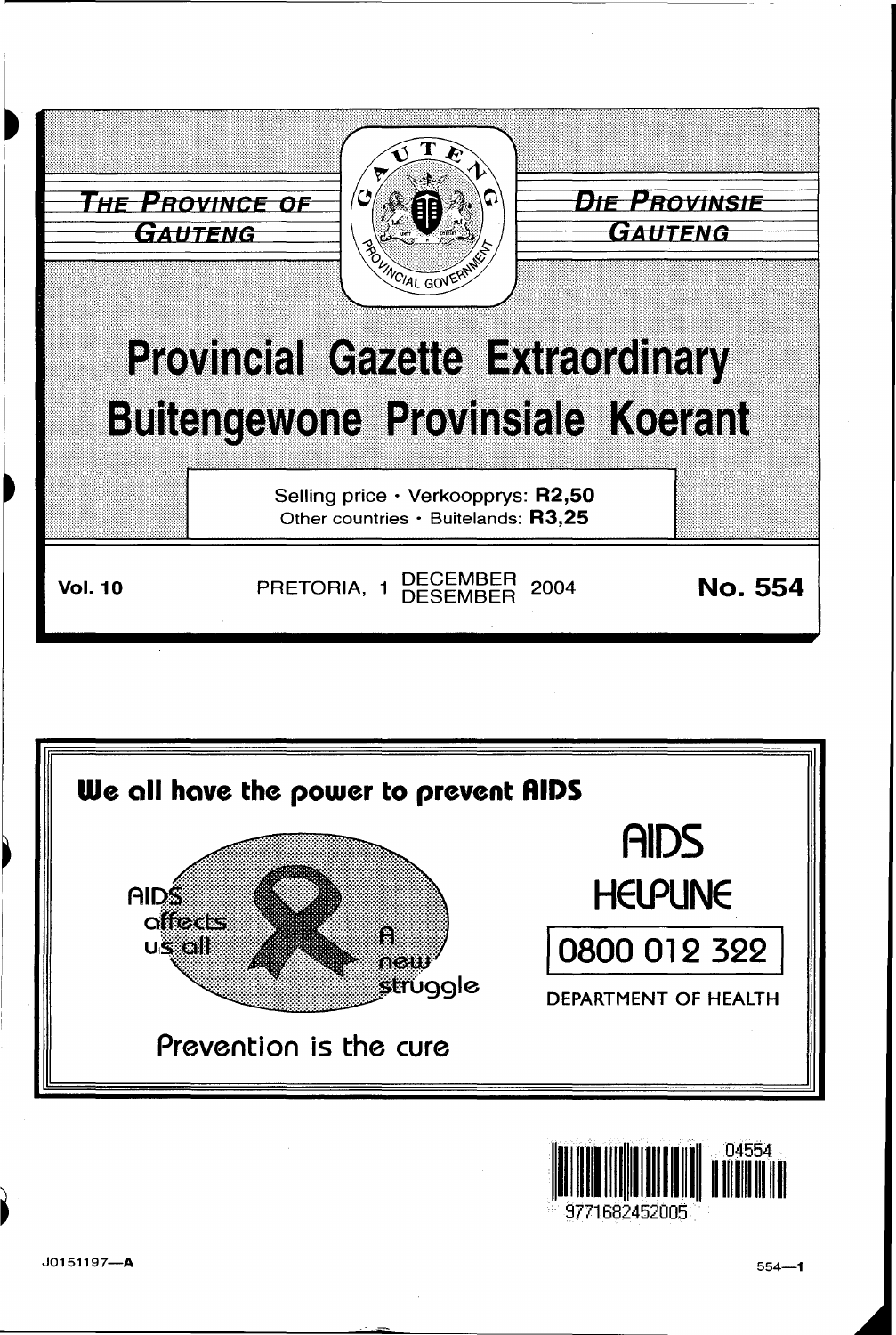## **CONTENTS**

No.<br>No. Page Gazette No. No.

#### LOCAL AUTHORITY NOTICE

2764 Town-planning and Townships Ordinance (15/1986): City of Johannesburg Metropolitan Municipality: Establishment of township: Kengies Extension 33................. ....... ................... ............ ........... ................... ........................................... 2 554

# LOCAL AUTHORITY NOTICE

### LOCAL AUTHORITY NOTICE 2764

#### CITY OF JOHANNESBURG METROPOLITAN MUNICIPALITY NOTICE OF APPLICATION FOR ESTABLISHMENT OF TOWNSHIP KENGIES EXTENSION 33

The City of Johannesburg Metropolitan Municipality hereby gives notice in terms of Section 69(6) as read with Section 96(3) of the Town Planning and Township Ordinance, 1986 (Ordinance 15 of 1986), as amended that an application to establish the township referred to in the annexure hereto, has been received by it. Particulars of the application will lie for inspection during normal office hours at the office of the Town Planning Information Desk, Room 8100, 8<sup>th</sup> floor, A-Block, Metropolitan Center, 158 Loveday Street, Braamfontein, Johannesburg, for a period of 28 days from 1 December 2004. Any person who wishes to object to the application or submit representations in respect thereof must lodge the same in writing with the said authorized local authority (City of Johannesburg Metropolitan Municipality) to the Executive Director Development Planning, Transportation and Environment at the address above or at PO Box 30733, Braamfontein, 2017 or at the address of the agent (below) within 28 days from 30 November 2004.

Date of first publication: 1 December 2004 ANNEXURE

Name of the township: Kengies Extension 33 Full name of the applicant : Urban Dynamics Gauteng Inc.

Number of erven in proposed township : 5 erven zoned "Residential 2" with a private street and open space in order to create a security township.

Description of land on which township is to be established : Plot 2 Kengies Agricultural Holdings Situation of proposed township : The property is located at Kengies Agricultural Holdings, south of Lombardy Road, diagonally across the intersection of Broadacre Road with Lombardy Road.

Address of Agent **URBAN DYNAMICS** URBAN DYNAMICS<br>NO 37 EMPIRE ROAD PO BOX 49 NO 37 EMPIRE ROAD<br>PARKTOWN 2193 TEL: (011) 482-4131 FAX: (011) 482-9959

BEDFORDVIEW<br>2008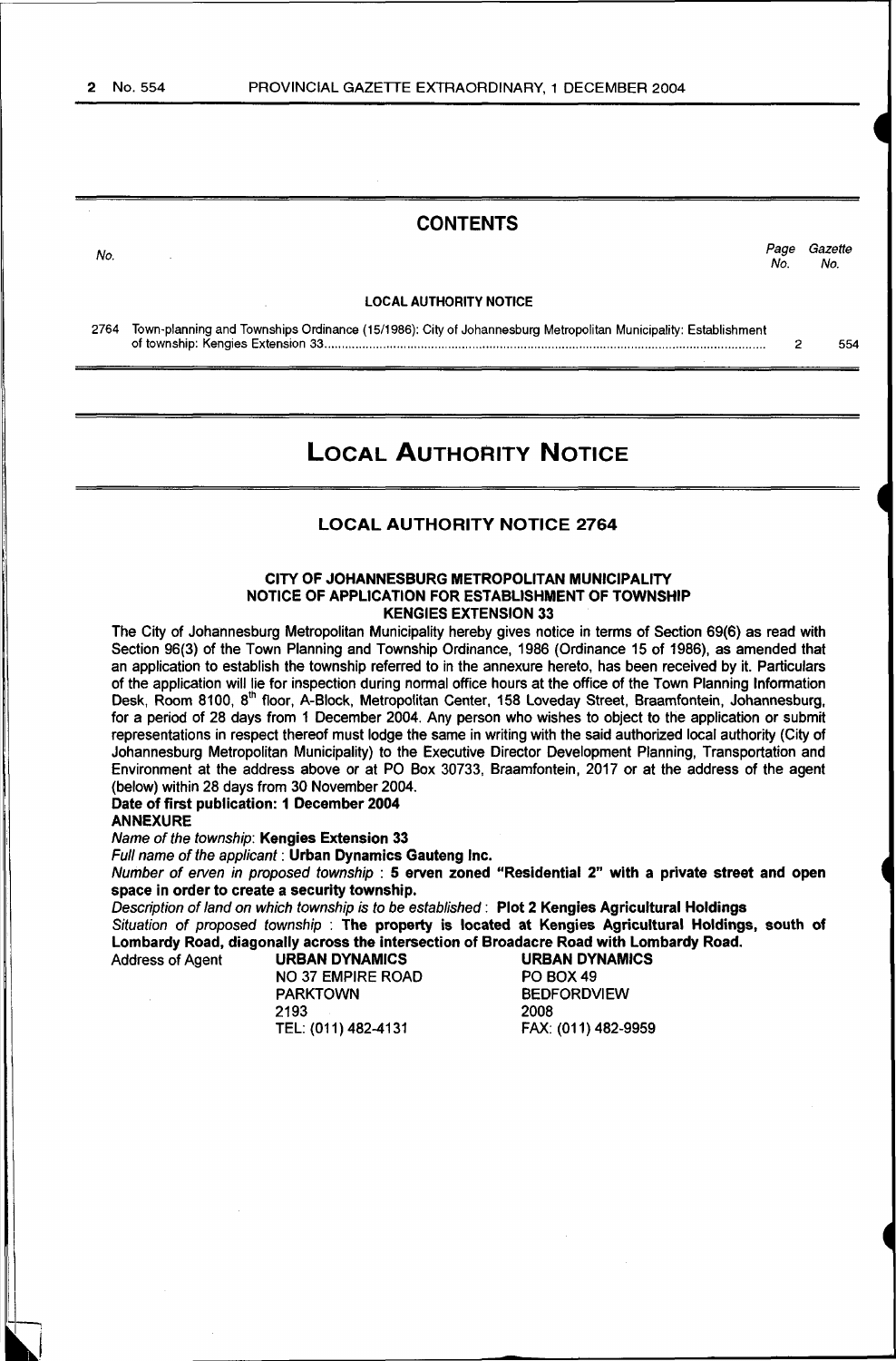## PLAASLIKE BESTUURSKENNISGEWING 2764

### STAD VAN JOHANNESBURG METROPOLITAANSE MUNISIPALITEIT KENNISGEWING VAN AANSOEK OM STIGTING VAN DORP KENGIES UITBREIDING 33

Die Stad van Johannesburg Metropolitaanse Munisipaliteit gee hiermee kennis ingevolge Artikel 69 (6) soos gelees tesame met Artikel 96(3) van die Ordinansie op Dorpsbeplanning en Dorpe, 1986 (Ordinnansie 15 van 1986) soos gewysig, dat 'n aansoek om die dorp in die Bylae hierby genoem, te stig, deur hom ontvang is. Besonderhede van die aansoek le ter insae gedurende gewone kantoorure, by die Stadsbeplannings Inligtingstoonbank, Kamer 8100, 8<sup>ste</sup> vloer, A-Blok, Metropolitaanse Sentrum, 158 Lovedaystraat, Braamfontein, Johannesburg, en by die kantoor van die gemagtigde agent, vir 'n tydperk van 28 dae vanaf 1 Desember 2004. Besware teen of vertoë ten opsigte van die aansoek moet binne 'n tydperk van 28 dae vanaf 30 November 2004, skriftelik by of tot die genoemde plaaslike owerheid (Stad van Johannesburg Metropolitaanse Munisipaliteit), se Hoofuitvoerende Direkteur : Ontwikkelingsbeplanning, Vervoer, en Omgewingsbeplaning by bogenoemde adres of Posbus 30733, Braamfontein, 2017 of die adres van die agent (hieronder), ingedien of gerig word.

Datum van eerste publikasie : 1 Desember 2004

#### BYLAE

Naam van dorp : Kengies Uitbreiding 33

Volle naam van aansoeker: Urban Dynamics Gauteng Ing.

Aantal erwe in voorgestelde dorp: 5 erwe gesoneer "Residensieel 2" met 'n privaat straat en privaat oop ruimte ten einde 'n sekuriteitsdorp te ontwikkel.

Beskrywing van grond waarop dorp gestig staan te word : Plot 2 Kengies Landbou Hoewes

Ligging van voorgestelde dorp : Die voorgestelde dorp is geleë te Kengies Landbou Hoewes, suid van Lombardy Laan, skuins oorkant die kruising van Broadacres Weg met Lombardy Laan<br>Adres van Agent: URBAN DYNAMICS URBAN DYNAMICS

EMPIRE WEG NO 37<br>PARKTOWN PARKTOWN BEDFORDVIEW 2193 2008

**URBAN DYNAMICS<br>POSBUS 49** TEL: (011) 482-4131 FAKS: (011) 482-9959

1-8